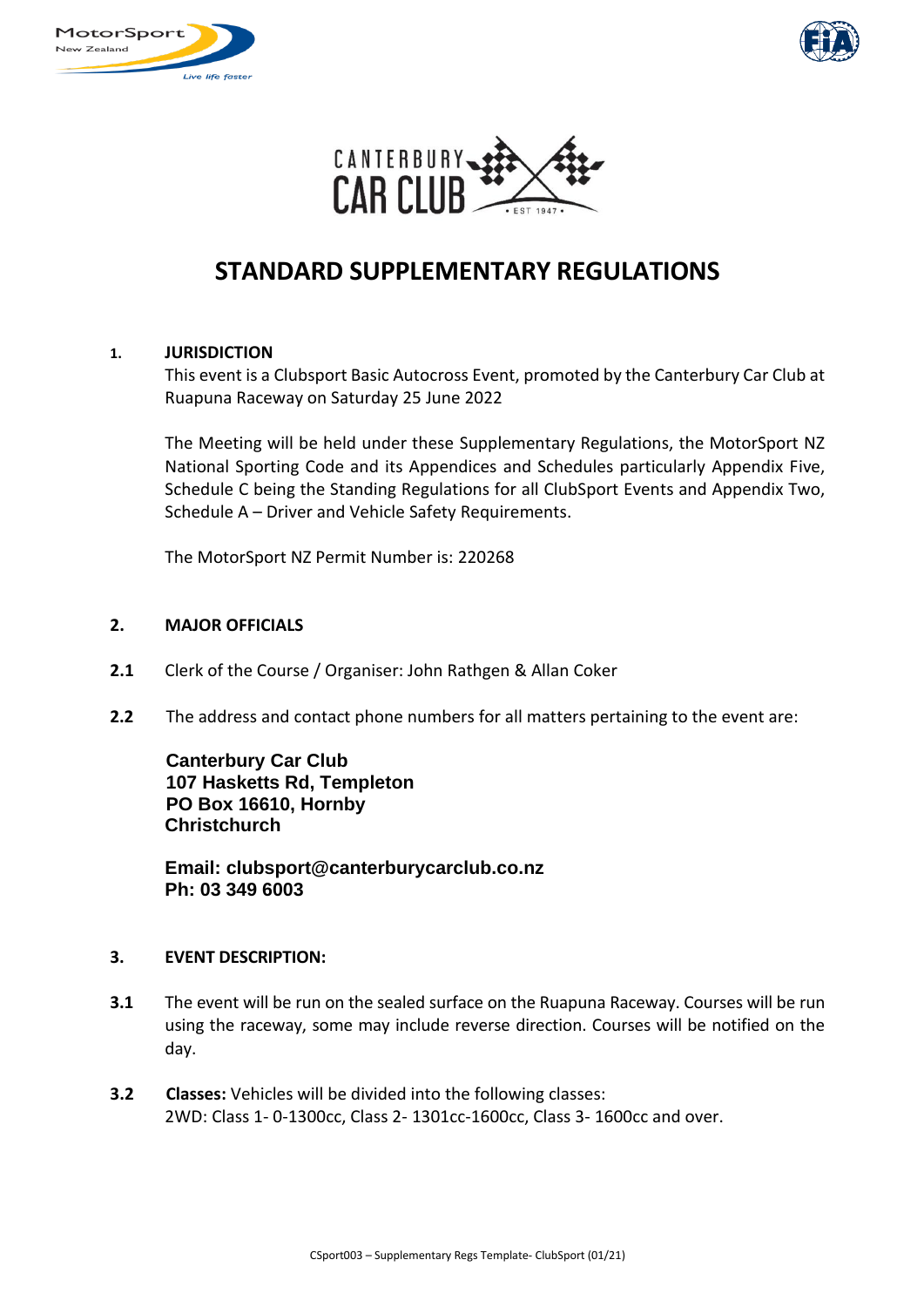## **4. ENTRIES:**

**4.1** Entries should be made through the MotorSport Online system [\(https:/online.motorsport.org.nz\)](https://online.motorsport.org.nz/).

A discount applies to entries received online.

Alternatively, entries may be submitted manually in 'hard copy' form pre event. All such entries must be made on the correct form, must be complete in all detail, and accompanied by the appropriate fees.

Please enter online if possible, to assist with organising.

Organisers reserve the right to refuse any entry in accordance with the prescribed provisions of the National Sporting Code.

## **4.2 Opening and Closing Dates:**

Standard entries open with the publication of these regulations and close at 05:00pm on the Wednesday before the event. Late entries will only be accepted at the discretion of the organisers if the max number has not been reached.

## **4.3 Entry Fees:**

The Entry fee for this event is \$80, including GST per competitor. **A discount of \$10 will be applied to any entry placed online, before the closing date/time of standard entries**.

Payment can be made pre-event if accompanying an entry. Payment must be completed early enough to clear in the Club account by Friday before the event.

Account for payment: Canterbury Car Club BNZ 02 0865 0020166 25 Please use your name and Autocross as the reference.

Alternatively, payment may be made on the day (EFTPOS Preferred)

**4.4 Number of Starters:** The maximum number of starters will be 45. Any additional entries received will be placed on the reserve list in order of receipt.

# **5. COMPETITOR REQUIREMENTS and UNDERSTANDING:**

## **5.1 Licence Requirements:**

No competition licence is required.

All drivers must hold a current club membership of a Member club, except for new entrants to motorsport, who may compete in two (2) Basic Status Events before being required to join a club.

If the Entrant is other than a driver, an Entrants licence in the name of the Entrant is required.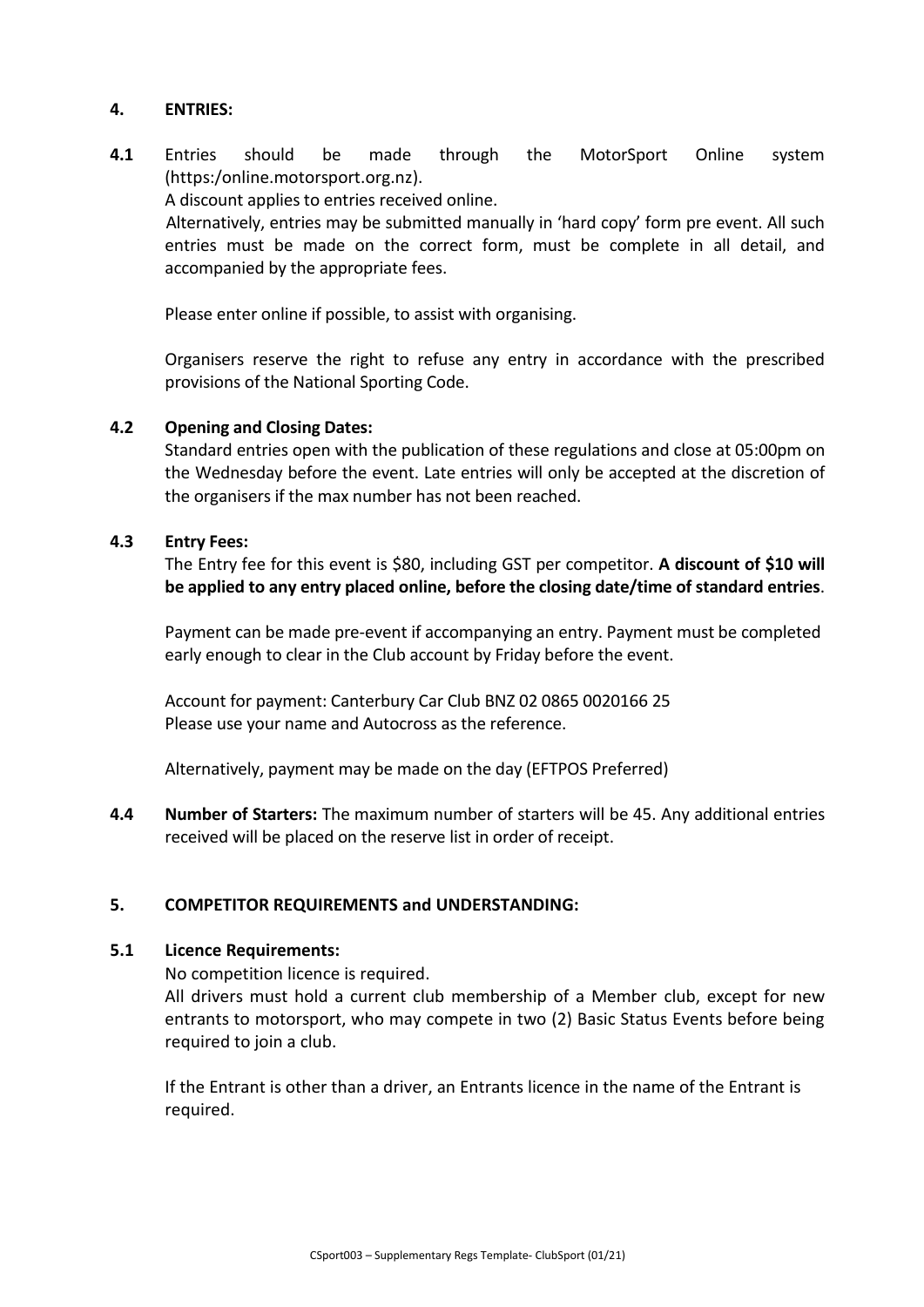# **5.2 Competitor Understanding:**

In submitting the entry competitors (Entrant and Drivers) are deemed to fully understand the MotorSport NZ National Sporting Code and its relevant Appendices and Schedules. In particular:

- The National Sporting Code Articles pertaining to protests and competitors obligations, and
- Appendix Five, Schedule C.
- **5.3** All competitors shall wear safety apparel in compliance with Appendix Two, Schedule A.
- **5.4** Shared Cars: Shared cars may have 2 drivers only unless approved by organisers.

## **6. ELIGIBLE VEHICLES**

- **6.1 Compliance:** All vehicles shall comply with Appendix Five Schedule C and Appendix Two Schedule A of the current MotorSport Manual unless stated otherwise in these supplementary regulations.
- **6.2 Open Top Vehicles:** Additional to the requirements of Appendix Two, Schedule A, Article 4.6 in the Motorsport NZ Manual, All Open Top Vehicles (not including targa top) must be fitted with a compliant rollbar. For road registered vehicles with a current WOF and licence a non-homologated safety rollbar/cage can be accepted at the scrutineer's discretion. Non road legal open vehicles must be fitted with a homologated safety rollbar (half cage) minimum.
- **6.3** Tyres: Tyres must be road tyres that are warrantable including semi-slicks. Full slicks are not permitted.
- **6.4** Electric/Hybrid Vehicles are not permitted.

## **7. DOCUMENTATION & SCRUTINEERING AUDIT INSPECTION**

- **7.1 Documentation:** Will take place at the Race Secretaries office, Ruapuna Raceway commencing at 8:30am and concluding at 9:45am
- **7.2 Scrutineering Audit Inspection:** Will take place at Ruapuna Raceway commencing at 8:30pm and concluding at 9:45am. Competitors will be advised at documentation if their vehicle has been selected for audit.
- **7.3 Drivers' Briefing:** This will be held at 10:00am outside the secretaries office. Attendance by all drivers is compulsory – a roll call will be taken and failure to attend will result in a penalty.